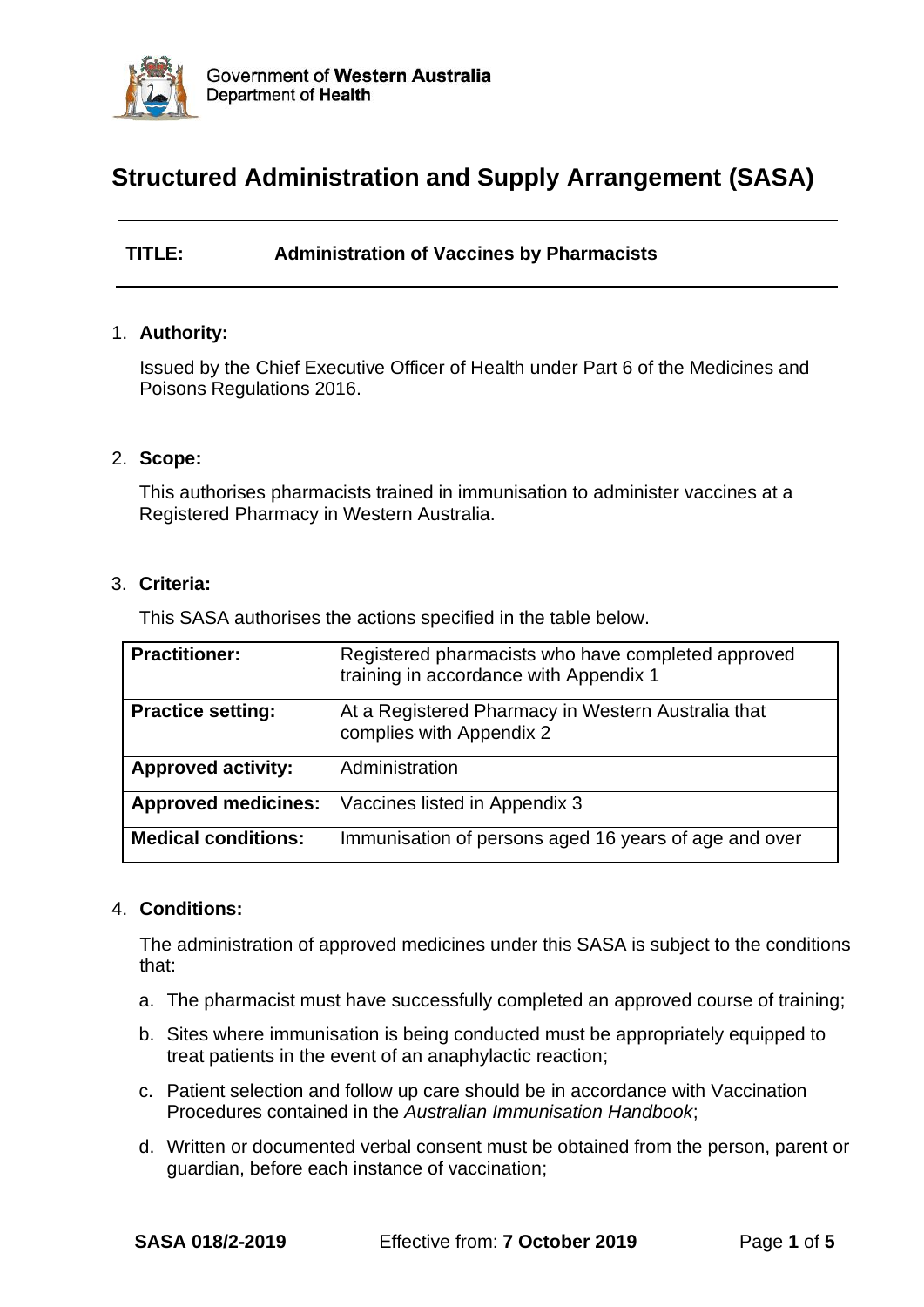- e. All adverse events occurring following immunisation must be notified to the Western Australian Vaccine Safety Surveillance (WAVSS) system and the patient's nominated General Practitioner;
- f. Details of each instance of patient immunisation are to be entered into the Australian Immunisation Register (AIR);
- g. Procurement, storage and administration is in accordance with Part 9 of the Medicines and Poisons Regulations 2016;
- h. Record keeping is in accordance with Part 12 of the Medicines and Poisons Regulations 2016; and
- i. Storage and transport of the vaccines is in accordance with the *National Vaccine Storage Guidelines: Strive for 5*.

#### 5. **References:**

- a. *Australian immunisation handbook*. Available at: <https://immunisationhandbook.health.gov.au/>
- b. *National Vaccine Storage Guidelines: Strive For 5.* Available at: [https://beta.health.gov.au/resources/publications/national-vaccine-storage](https://beta.health.gov.au/resources/publications/national-vaccine-storage-guidelines-strive-for-5)[guidelines-strive-for-5](https://beta.health.gov.au/resources/publications/national-vaccine-storage-guidelines-strive-for-5)
- c. *Western Australian Vaccine Safety Surveillance.* Western Australian Department of Health. Available at: [http://ww2.health.wa.gov.au/Articles/U\\_Z/Western-](http://ww2.health.wa.gov.au/Articles/U_Z/Western-Australian-Vaccine-Safety-Surveillance-WAVSS)[Australian-Vaccine-Safety-Surveillance-WAVSS](http://ww2.health.wa.gov.au/Articles/U_Z/Western-Australian-Vaccine-Safety-Surveillance-WAVSS)
- d. *Australian Immunisation Register.* Available at [https://www.humanservices.gov.au/health](https://www.humanservices.gov.au/health-professionals/services/medicare/australian-immunisation-register-health-professionals)[professionals/services/medicare/australian-immunisation-register-health](https://www.humanservices.gov.au/health-professionals/services/medicare/australian-immunisation-register-health-professionals)[professionals](https://www.humanservices.gov.au/health-professionals/services/medicare/australian-immunisation-register-health-professionals)

| 6. Issued by: |  |
|---------------|--|
|---------------|--|

| Name:            | Dr Andrew Robertson                                      |
|------------------|----------------------------------------------------------|
| <b>Position:</b> | Assistant Director General, Public and Aboriginal Health |
| Date:            | 7 October 2019                                           |

| Enquiries to: Medicines and Poisons Regulation Branch Number: 018/2-2019 |       |           |
|--------------------------------------------------------------------------|-------|-----------|
| MPRB@health.wa.gov.au                                                    | Date: | 7/10/2019 |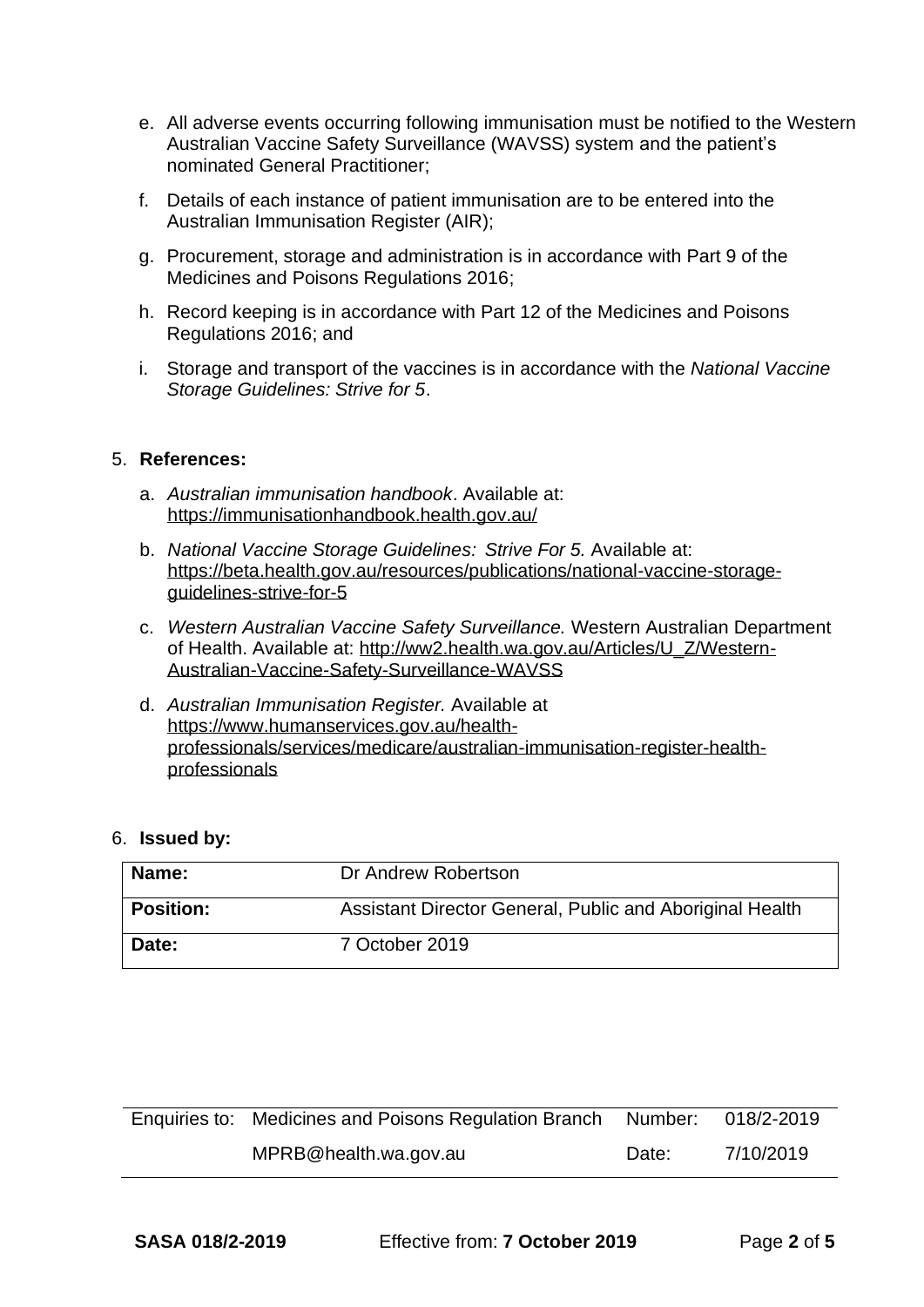# **APPENDIX 1**

### **Approved Training**

All registered pharmacists administering vaccines in accordance with this SASA must have successfully completed an immunisation course approved by the Chief Executive Officer of the Department of Health.

Courses delivered by the following organisations are approved:

- 1. Pharmaceutical Society of Australia (WA Branch);
- 2. Pharmacy Guild of Australia (WA Branch);
- 3. University of Western Australia;
- 4. An equivalent course approved or recognised by another Australian State or Territory Department of Health.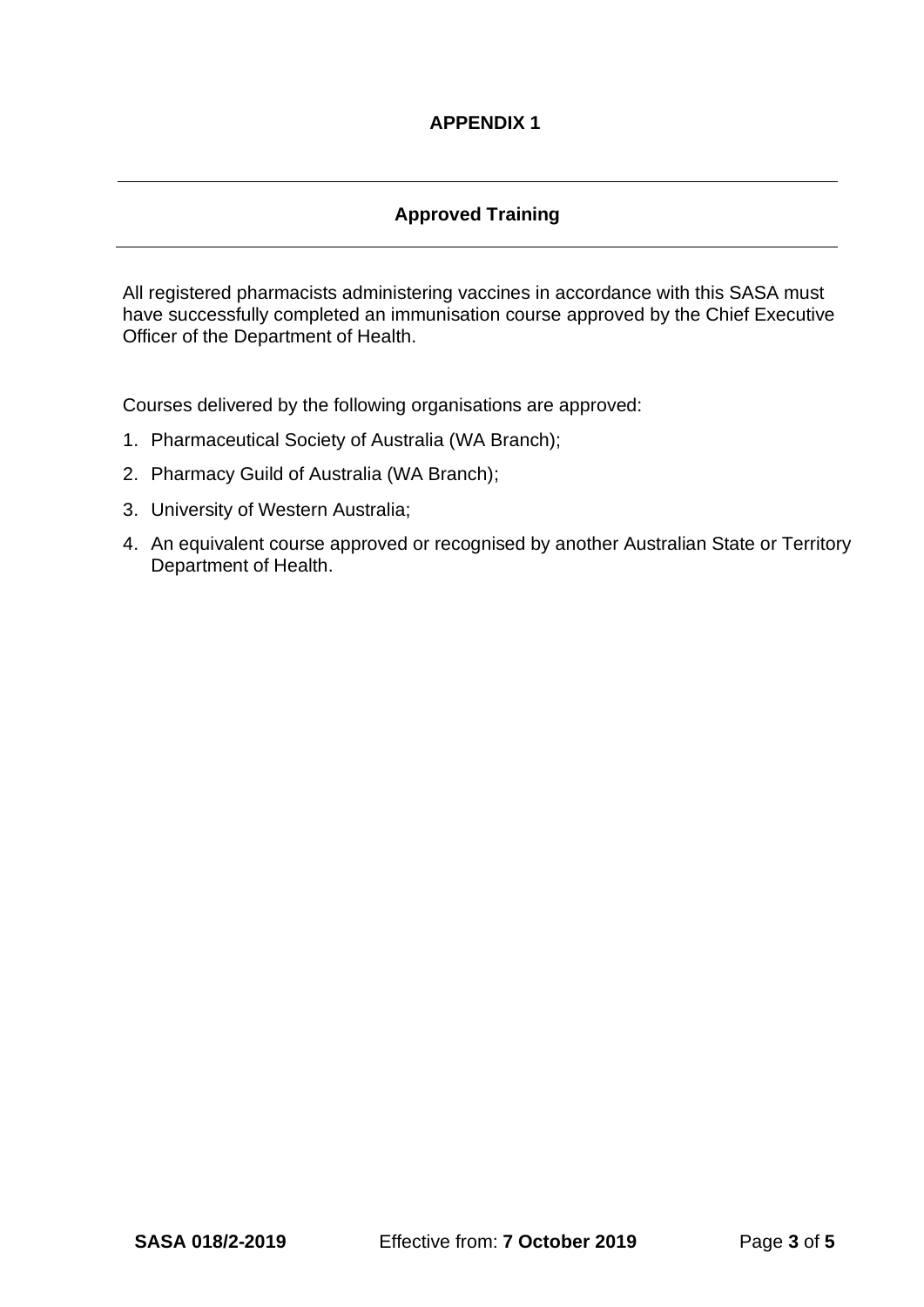## **Approved Setting**

Registered pharmacists may only administer vaccines in accordance with this SASA at a community pharmacy registered in WA.

- 1. The pharmacy must have minimum equipment to safety perform immunisation procedures, in accordance with the *Australian Immunisation Handbook*, and as below:
	- a. Screened area or private room ensuring:
		- i. Patient privacy and confidentiality;
		- ii. Sufficient space to comfortably accommodate patient, carer, immuniser and all required immunisation equipment;
		- iii. That in the event of a severe adverse or anaphylactic reaction the patient can safely lie prone and there is access for emergency staff to perform resuscitation procedures without hindrance;
	- b. Area suitable for direct visual observation of seated patients, for 15 minutes post vaccination;
	- c. Hand washing facilities;
	- d. Equipment for disposal of sharps and clinical waste;
	- e. In-date, complete anaphylaxis response kit;
	- f. Access to current editions of the *Australian Immunisation Handbook* and *National Vaccine Storage Guidelines: Strive for 5*;
	- g. Up-to-date, written procedures covering provision of immunisation services.
	- 2. The pharmacy must maintain minimum staffing during vaccination service periods to ensure patient safety in post-vaccination monitoring and adverse event management:
		- a. Ideally, at least two pharmacists will be available on-site during any immunisation period, and where this is not possible, the pharmacy must have additional staff onsite holding a current first aid and CPR certificate that can assist with follow up care or management of an emergency situation; and
		- b. Workflow must allow the pharmacist conducting immunisations to be able to provide uninterrupted care to individual patients during assessment, vaccine administration and follow up care.